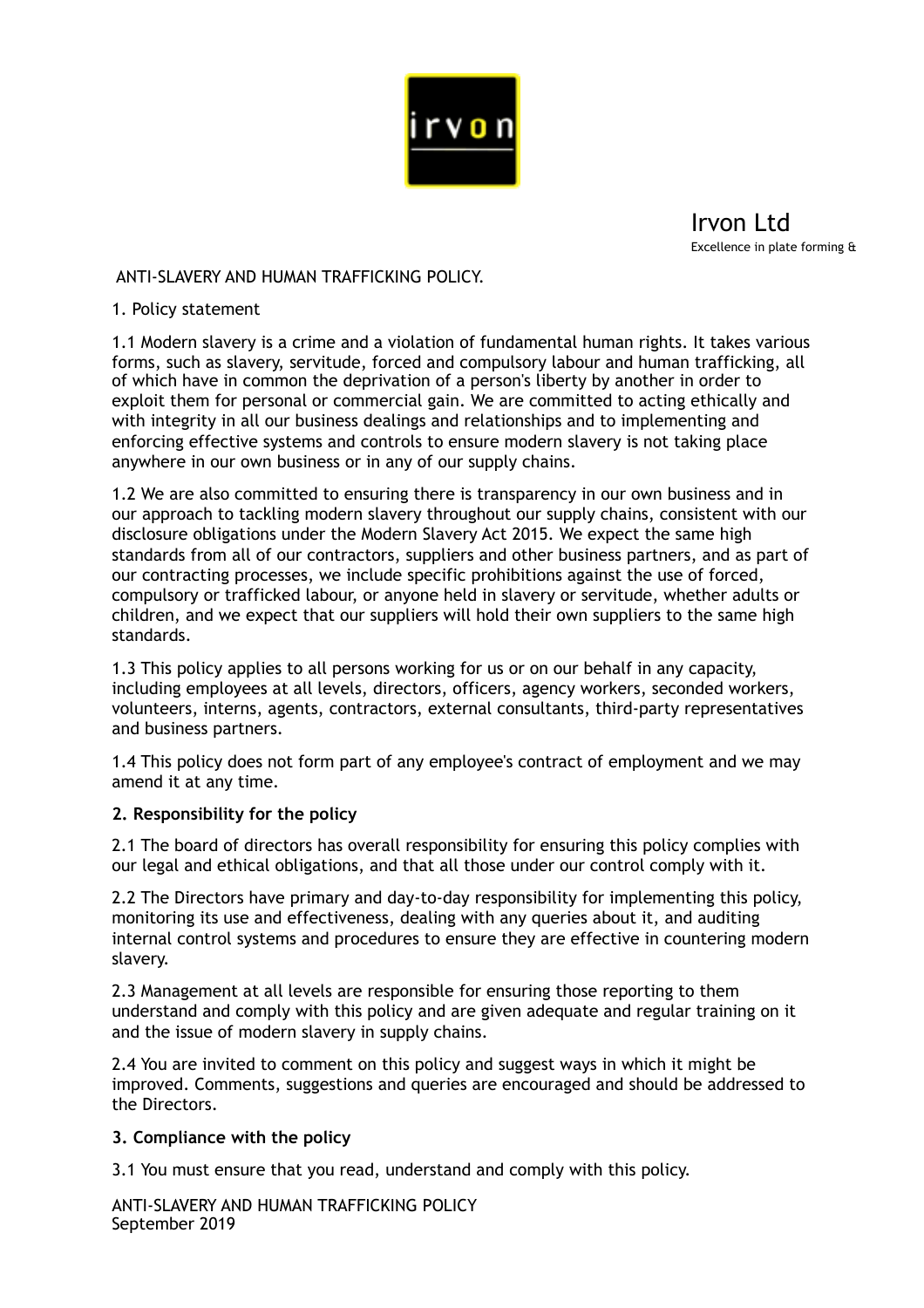

Irvon Ltd Excellence in plate forming &

3.2 The prevention, detection and reporting of modern slavery in any part of our business or supply chains is the responsibility of all those working for us or under our control. You are required to avoid any activity that might lead to, or suggest, a breach of this policy.

3.3 You must notify your manager as soon as possible if you believe or suspect that a conflict with this policy has occurred, or may occur in the future.

3.4 You are encouraged to raise concerns about any issue or suspicion of modern slavery in any parts of our business or supply chains of any supplier tier at the earliest possible stage.

3.5 If you believe or suspect a breach of this policy has occurred or that it may occur you must notify your manager as soon as possible. You should note that where appropriate, and with the welfare and safety of local workers as a priority, we may give support and guidance to our suppliers to help them address coercive or exploitative work practices in their own business and supply chains.

3.6 If you are unsure about whether a particular act, the treatment of workers more generally, or their working conditions within any tier of our supply chains constitutes any of the various forms of modern slavery, raise it with your manager or a director

3.7 We aim to encourage openness and will support anyone who raises genuine concerns in good faith under this policy, even if they turn out to be mistaken. We are committed to ensuring no one suffers any detrimental treatment as a result of reporting in good faith their suspicion that modern slavery of whatever form is or may be taking place in any part of our own business or in any of our supply chains. Detrimental treatment includes dismissal, disciplinary action, threats or other unfavourable treatment connected with raising a concern. If you believe that you have suffered any such treatment, you should inform the compliance manager immediately. If the matter is not remedied, and you are an employee, you should raise it formally using our Grievance Procedure which is given to you when you commenced work or is available upon request from the wages office.

## **4. Communication and awareness of this policy**

4.1 Training on this policy, and on the risk our business faces from modern slavery in its supply chains, forms part of the induction process for all individuals who work for us, and regular training will be provided as necessary.

4.2 Our commitment to addressing the issue of modern slavery in our business and supply chains must be communicated to all suppliers, contractors and business partners at the outset of our business relationship with them and reinforced as appropriate thereafter.